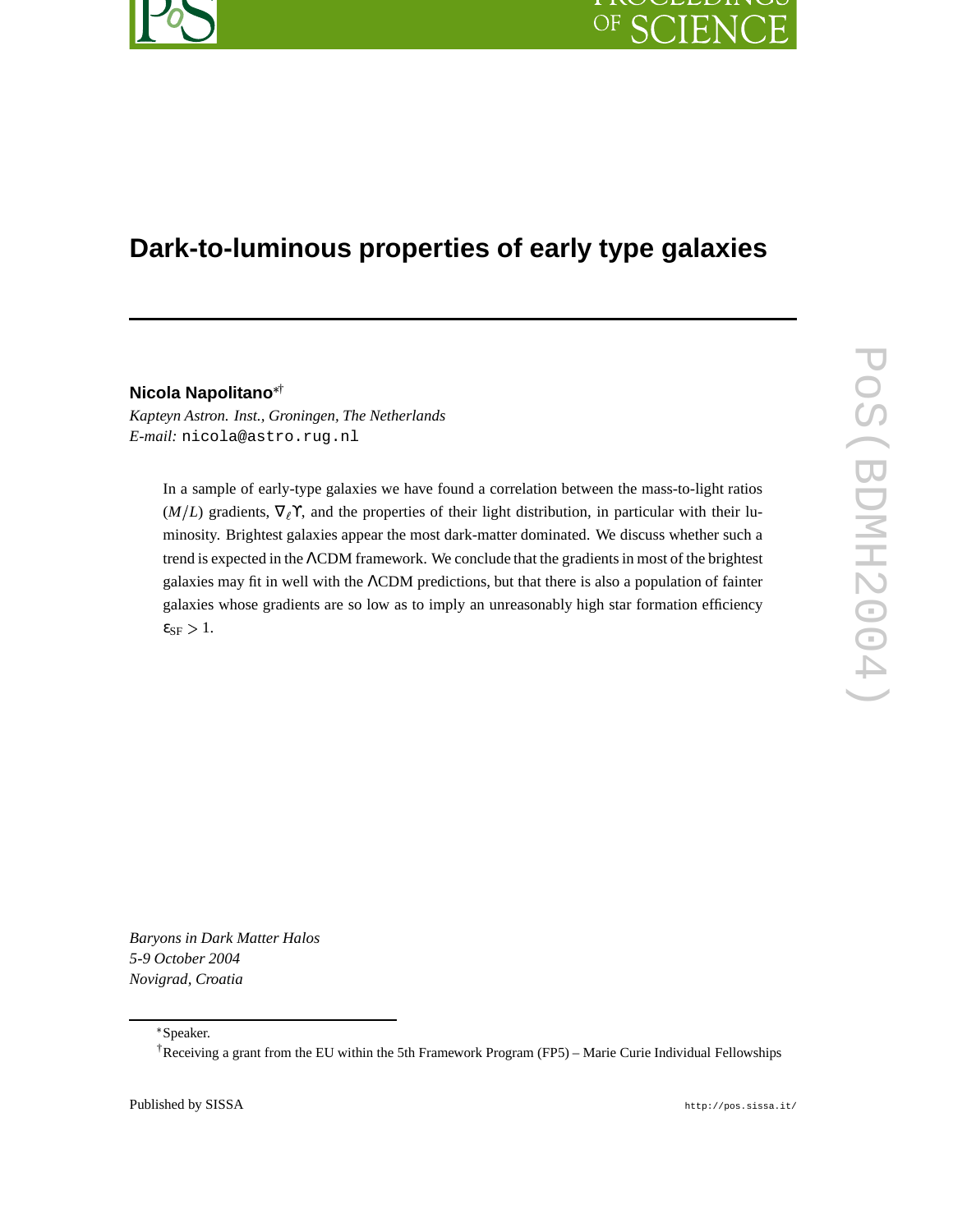## **1. Introduction**

The apparent increase of  $M/L$  in spiral galaxies [4, 26] has been the the main evidence of the presence of dark matter at galaxy scales. Since then *M L* ratios have been one of the prime tests of the ubiquity of the dark matter in galaxies and beyond [2, 1]. The radial increase of  $M/L$  with the radius or, in other words, the  $M/L$  radial gradients is a measure of how much extra mass resides beyond the brightest regions of galaxies.

In early–type galaxies (ETGs), dynamical studies using different tracers at radii large enough to probe the (presumably) dark matter dominated regions have provided controversial results. Planetary nebulae (PNe), globular clusters (GCs), gaseous X-ray emission, gravitational lensing, and extended HI disks have so far ascertained the presence of both massive [20, 6, 12, 16, 8, 19, 17, 24] and weak [11, 21, 18] dark haloes.

However, X-ray emission occurs mostly in giant elliptical galaxies, so these results are restricted to the brightest systems, while gravitational lensing studies have tended to be restricted to galaxies in cluster cores, and such a dense environment is somewhat atypical. On the other hand, extended HI rings (which are rare occurrences) are mostly located in S0 systems. Thus, neither method is really suitable for an unbiased survey of the properties of dark matter halos around elliptical galaxies.

The techniques remaining include integrated stellar light, PNe and GCs; there is no obvious reason for any of these to produce a particular selection effect on total mass (rather than on luminosity). We have collected 21 galaxies (16 ellipticals, 3 lenticulars and 2 of a transitional nature) for which suitable  $M/L$  estimates based on these techniques were available in literature. Details of the galaxy sample can be found in [14].

### **2. The** *M L* **logarithmic gradients and luminous galaxy properties**

In order to measure the radial growth of  $M/L$  we defined the quantity

$$
\frac{R_{\rm e}\Delta\Upsilon}{\Upsilon_{*}\Delta r} = \frac{R_{\rm e}}{\Delta r} \left[ \left( \frac{M_{\rm d}}{M_{*}} \right)_{\rm out} - \left( \frac{M_{\rm d}}{M_{*}} \right)_{\rm in} \right] \equiv \nabla_{\ell}\Upsilon. \tag{2.1}
$$

which is approximately equivalent to the logarithmic gradient of the *M L*. Left expression of Eq. 2.1 can be used to determine the empirical values for the galaxy sample, once  $M/L$  values are given at an inner and outer radii ( $r_{\text{in}}$ ,  $r_{\text{out}}$ ). Middle expression of Eq. 2.1 allows to compute the predicted value for  $\nabla_{\ell} Y$ , once the dark  $(M_d(r))$  and luminous  $(M_*(r))$  mass distributions and measurement radii are adopted.

Here we assume a constant  $M/L$  for the stellar component,  $\Upsilon_{*}$ , which we found well constrained by the innermost  $M/L$  dynamical estimates,  $\Upsilon_{\text{in}}$  for our sample [14].

Following preliminary studies [7, 13] we checked for a correlation of  $\nabla_\ell \Upsilon$  with galaxy luminous properties. We have found that ETGs  $M/L$  gradients clearly correlate with luminosity and stellar mass (see Fig. 1): Spearman rank test gives a 99.9% confidence for a positive correlation in both cases. In the same figure we also plot  $\nabla \chi$  against the mean effective surface brightness as given by HyperLeda catalogue (http://www-obs.univ-lyon1.fr/hypercat/): it is intriguing to notice that  $\nabla_{\ell} \Upsilon$ get steeper below a surface brightness of about 21 mag arcsec<sup>-2</sup> which is pretty consistent with the critical surface brightness, for mass discrepancy to show up, predicted by MOND ([22] and reference therein) once a  $M/L=7$  typical for ETGs is taken into account.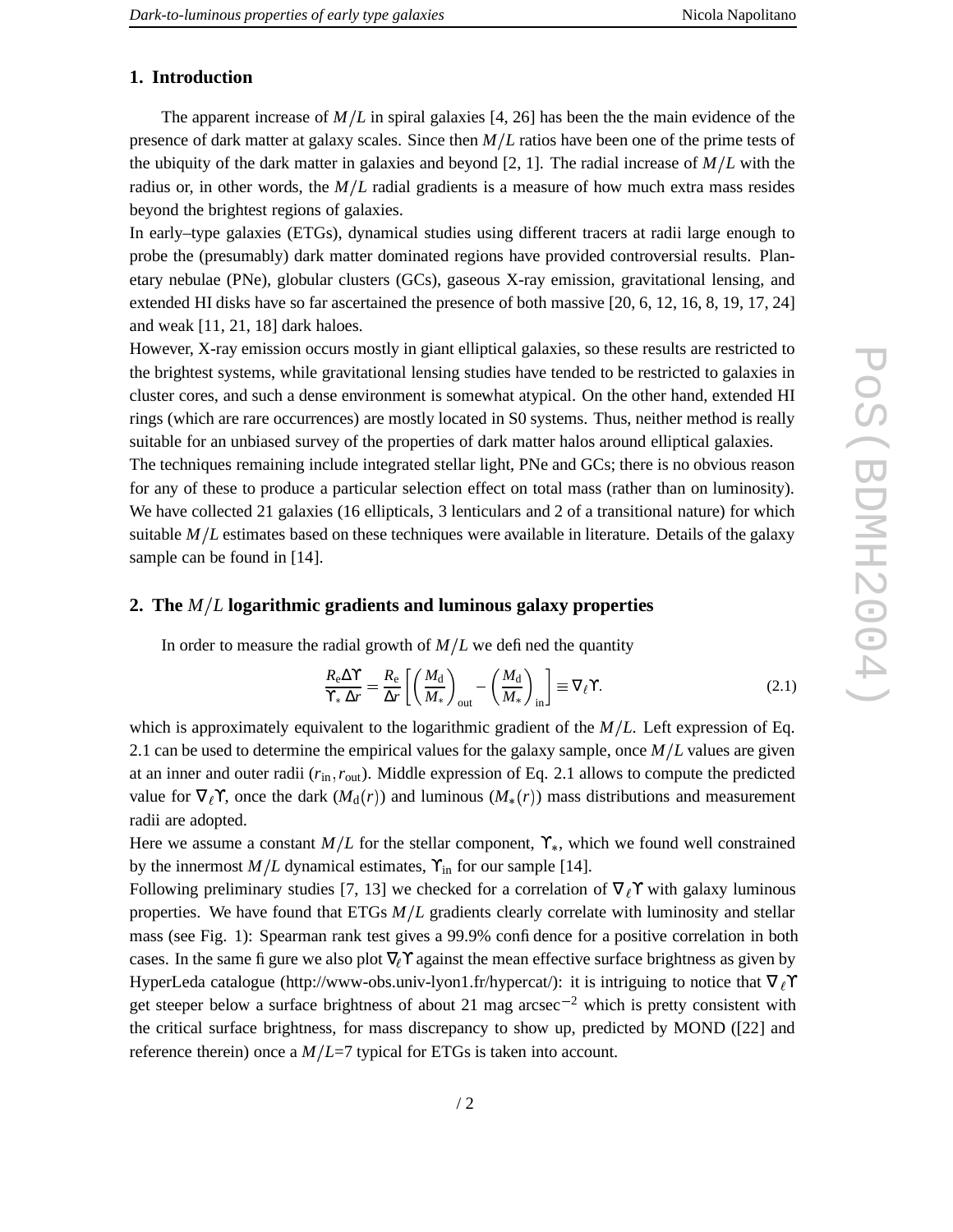

**Figure 1:** Empirical  $M/L$  gradients versus galaxy parameters: the total luminosity  $M_B$  (left), the total stellar mass  $M_*$  (center), the mean effective surface brightness  $\langle \mu_{e,B} \rangle$  (right). Error bars are 1- $\sigma$  level. Lines are model predictions corresponding to the nominal  $R_e$ – $M_*$  relation and  $\pm 1\sigma$  models, parametrised with different  $\epsilon_{SF}/f_d$  values (marked in the figure). The dashed line in the  $\langle \mu_{e,B} \rangle$  plot show the expected model for the dwarf galaxies.

#### **3. Comparison with** Λ**CDM expectations**

The trend of the  $\nabla_\ell \Upsilon$  with the stellar masses (and luminosity) can be tested within the ΛCDM framework ( $\Omega_{\rm m} = 0.3, \Omega_{\Lambda} = 0.7, \sigma_8 = 0.9$ ). We have considered spherical representations of ETGs' mass profiles, using a constant- $M/L$  model for the stellar distribution, taken as an Hernquist [9] profile, plus a NFW model of the dark halo [15, 5].

Using the scaling relations which characterise both the luminous and dark matter distributions, i.e. the ETGs' size-mass relation ( $R_e$ – $M_*$  [23, 14]) and the  $c_{\rm vir}$ – $M_{\rm vir}$  relation as found in the  $\Lambda$ CDM simulations [5], both Hernquist and NFW profiles become a 1-parameter family density distributions.

This means that the model  $\nabla_\ell \Upsilon$  can be parametrised only by the total stellar mass  $(M_*)$  and the total dark mass within the virial radius  $(M<sub>d</sub>)$  or equivalently by the total dark-to-luminous matter fraction  $f_d = M_d/M_*$ . The dark-to-luminous fraction can also easily be related to the star formation efficiency,  $g_F$ , assuming baryon conservation, such as  $\varepsilon_{SF} = 4.9/f_d$  (see [14] for further details).

In Fig. 1 the model  $\nabla_\ell \Upsilon$  are compared to the observed gradients: data do not seem to follow the simple increase of  $\nabla_\ell \Upsilon$  with  $M_*$  that is expected for a "universal"  $\varepsilon_{SF}$ , and the empirical increase appears to be sharper. This is shown in Fig. 2 where the best-fit  $\epsilon_{SF}$  ( $f_d$ ) are plotted against the stellar masses: while the more massive (brightest) sample is confined within the physical meaningful  $\varepsilon_{SF}$ range marked by the dashed lines, less massive galaxies show mostly unphysical  $\varepsilon_{SF}( > 1)$  values. It is statistically significant the presence of a mass scale  $[\log(M_0/M_\odot) \sim 11.2, M_0 \sim 1.6 \times 10^{11} M_\odot]$ where this transition occurs.

In [14] we have shown that the controversy of the unphysical  $\varepsilon_{SF}$  for the low-mass systems can be solved if we accept that these systems resides in low-concentration dark matter haloes, inconsistent with the "concordance" model. In Fig. 2 we show how clues on the formation efficiency (or equivalently dark-to-luminous fraction) can be affected by the cosmology: in the right panel we show the best-fit  $\epsilon_{\text{SF}}$  obtained for  $\sigma_8 = 0.75$  (as recently proposed by [10, 25]). The effect of smaller perturbation fluctuation has, among the others, the effect of producing a lower  $c_{\text{vir}}-M_{\text{vir}}$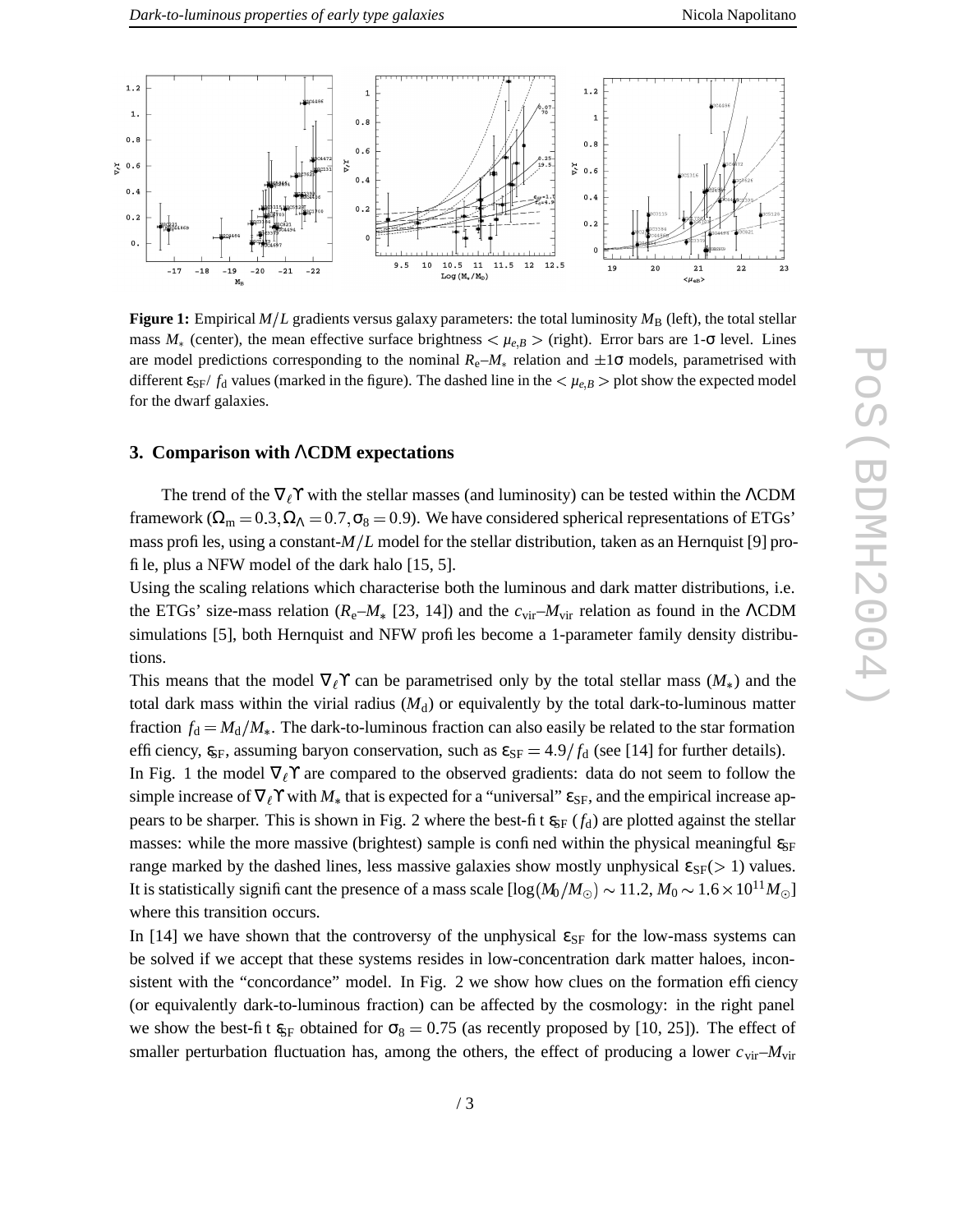

**Figure 2:** Efficiency of star formation versus total luminous mass, for early-type galaxy data fitted to ΛCDM models (open squares) assuming  $\sigma_8 = 0.9$  (left) and  $\sigma_8 = 0.75$  (right). Plausible upper and lower bounds on these parameters are shown as dotted lines. Full points are the median values from the distribution of the best-fit values. The data points of NGC 2434 and NGC 4486 are above the plot limits.

relation which partially alleviates the "exceeding stellar production" (none of the galaxies is now inconsistent with  $\varepsilon_{SF} = 1$ ).

If we want to keep the "concordance" model, a viable mechanism to alter the dark matter distribution and then their dark-matter-only predicted *c*vir can be the classic baryon's adiabatic contraction [3]. We finally remark that, albeit less sensible to the cosmology, the trend of  $\nabla_\ell \Upsilon$  with the surface brightness is well reproduced also in the ΛCDM framework and as a consequence of the existing scaling relations of both luminous and dark matter and it is not an exclusive prediction of MOND.

#### **4. Conclusions**

We have discussed the correlations between the  $M/L$  gradients and luminous properties of early-type galaxies, in particular their luminosity, stellar mass and surface brightness. It is found that the brightest galaxies show steeper *M L* gradient, and that the fainter galaxies have almost null *M*/*L*. We have compared these observational evidence with predictions in ΛCDM cosmogony.

We have considered ETGs as a two-component systems (a luminous Hernquist spheroid in a NFW dark matter profile) and used the well known scaling relations of both luminous and dark matter distribution in order to reproduce realistic dark-to-luminous properties. The  $M/L$  gradient are parametrised with the total dark-to-luminous matter fraction  $f_d = M_d/M_*$  and equivalently star formation efficiency,  $g_{\text{SF}}$ .

We have shown that the joined effect of scaling relations and dark-to-luminous matter fraction, corresponding to realistic star formation efficiencies, allows to reproduce the observed  $\nabla_\ell \Upsilon$  for stellar masses larger than  $M_0 \sim 1.6 \times 10^{11} M_{\odot}$  (corresponding to a total luminosity of about  $M_B =$  $-20.5$ ), while less massive (luminous) systems mismatch the model prediction for physical  $\varepsilon_{SF}$ values. This controversy can be solved if we assume that these low luminosity galaxies reside in dark haloes less concentrated then expected from N-body simulations.